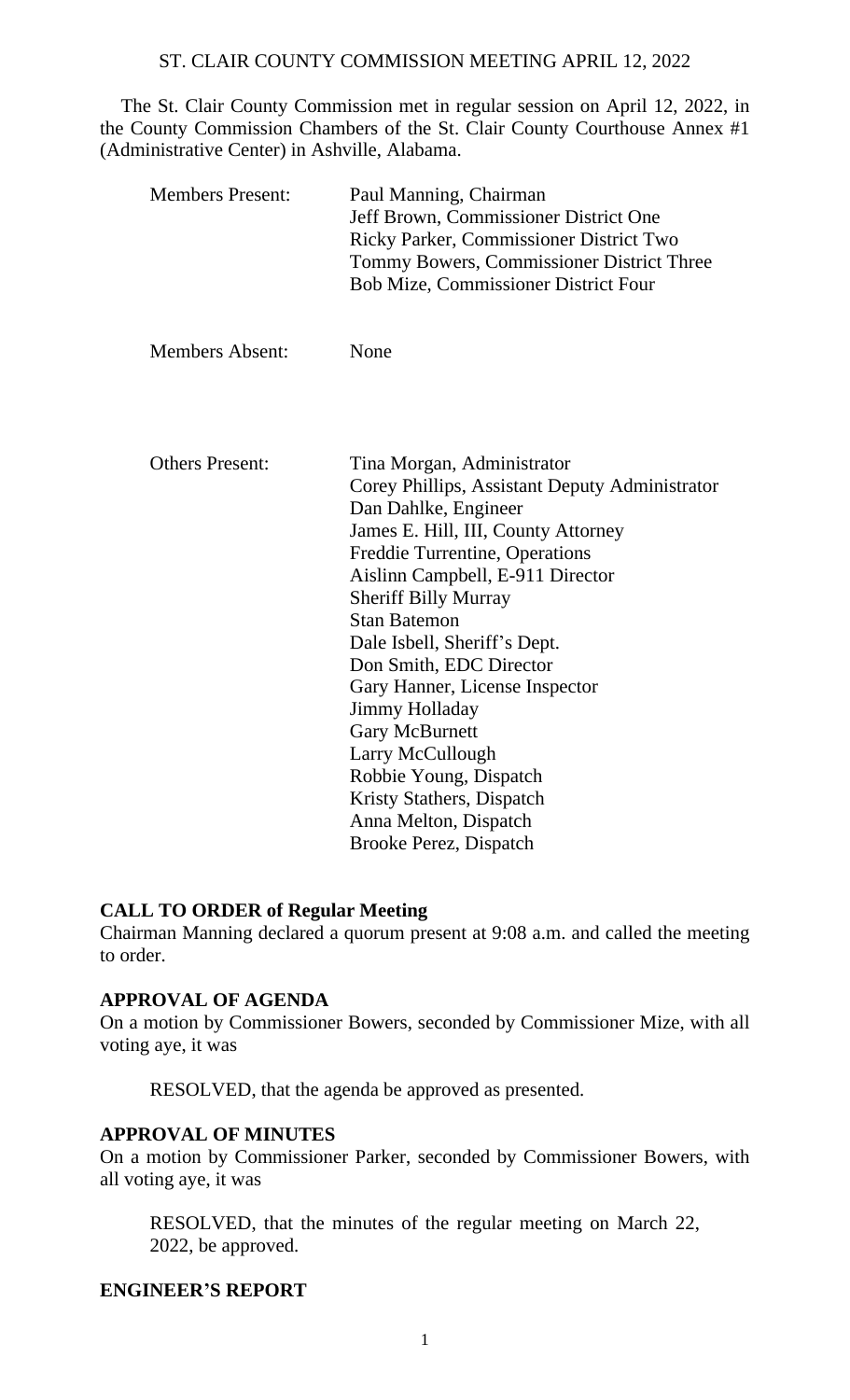The first item of the Engineer's report was an informational item updating the road crews.

The next item was to discuss approval to pay an invoice without a purchase order to Kellis Vegetation. On a motion by Commissioner Brown, seconded by Commissioner Bowers, with all voting aye, it was

RESOLVED, that paying an invoice without a purchase order to Kellis Vegetation is approved.

The next item was to discuss approval of the contracts for the following bids: Bid 2022-19-Guardrail-Alabama Guardrail Contract Bid 2022-26-Hot Mix Paving-Wiregrass Construction Contract Bid 2022-26B-Hot Mix Paving with County supplied mix-Massey Asphalt Contract Bid 2022-28-Micro-surace Paving-Whitaker Construction Contract Bid 2022-30-Surface Treatment Paving-Charles E. Watts Contract On a motion by Commissioner Parker, seconded by Commissioner Mize, with all voting aye, it was

RESOLVED, that the contracts for the following bids: Bid 2022-19-Guardrail-Alabama Guardrail Contract Bid 2022-26-Hot Mix Paving-Wiregrass Construction Contract Bid 2022-26B-Hot Mix Paving with County supplied mix-Massey Asphalt Contract Bid 2022-28-Micro-surace Paving-Whitaker Construction **Contract** Bid 2022-30-Surface Treatment Paving-Charles E. Watts Contract are approved. (Contracts to be made a part of these minutes as Attachment #1)

# **ADMINISTRATOR'S REPORT**

The first item of the administrator's report was to discuss approving travel requests as presented in the work session. On a motion by Commissioner Mize, seconded by Commissioner Brown, with all voting aye, it was

RESOLVED, that the travel requests as presented in the work session are approved. (List to be made a part of these minutes as Attachment #2)

Informational item to be recorded in the minutes: The Casual Part-time Event Maintenance position for the Park & Recreation Department will be re-posted.

# **COUNTY ATTORNEY'S REPORT**

The first item of the County Attorney's report was to discuss approval of payment of an invoice to Pell City for impact fees for jail in the amount of \$125,642.25 On a motion by Commissioner Bowers, seconded by Commissioner Mize, with all voting aye, it was

RESOLVED, that payment of an invoice to Pell City for impact fees for jail in the amount of \$125,642.25 is approved.

The next item was to discuss approval sending invoice to the City of Pell City for repayment of 1/3 of \$409,900.00 of the courthouse parking lot in the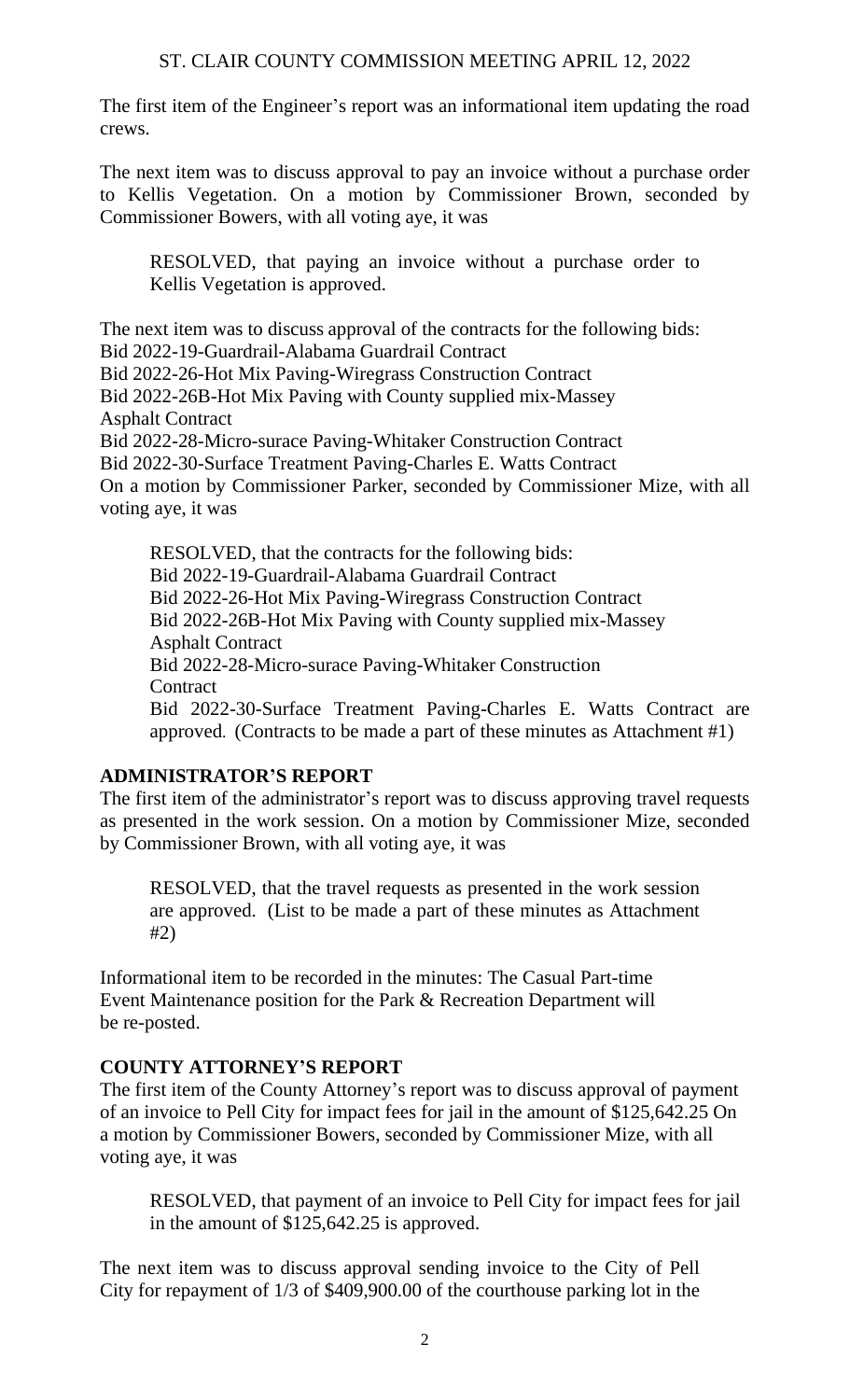amount of \$136,633.33. On a motion by Commissioner Bowers, seconded by Commissioner Parker, with all voting aye, it was

RESOLVED, that sending an invoice to the City of Pell City for repayment of 1/3 of \$409,900.00 of the courthouse parking lot in the amount of \$136,633.33 is approved.

#### **OLD BUSINESS**

None

## **NEW BUSINESS**

The first item of New Business was Public Works Project with Hewitt Concrete for reconstruction of the block wall behind the Veterans Monument at the Pell City Courthouse in the estimated amount of \$16,050.00. This will require a general fund budget amendment. On a motion by Commissioner Mize, seconded by Commissioner Bowers, with all voting aye, it was

RESOLVED, that Public Works Project with Hewitt Concrete for reconstruction of the block wall behind the Veterans Monument at the Pell City Courthouse in the estimated amount of \$16,050.00, which will require a general fund budget amendment is approved. (Contract to be made a part of these minutes as Attachment #3)

The next item was to discuss approval of a Public Works Project with Thermapro for reconstruction of the HVAC duct work in the mechanical room of the Pell City Courthouse in the estimated amount of \$27,900.00. On a motion by Commissioner Mize, seconded by Commissioner Bowers, with all voting aye, it was

RESOLVED, that Public Works Project with Thermapro for reconstruction of the HVAC duct work in the mechanical room of the Pell City Courthouse in the estimated amount of \$27,900.00 is approved. (Contract to be made a part of these minutes as Attachment #4)

The next item was to discuss adopting Resolution 2022-40 to determine the amount of Lost Public Revenue under the Coronavirus State and Local Fiscal Recovery Funds Program of the American Rescue Plan Act. On a motion by Commissioner Parker, seconded by Commissioner Bowers, with all voting aye, it was

RESOLVED, that adopting Resolution 2022-40 to determine the amount of Lost Public Revenue under the Coronavirus State and Local Fiscal Recovery Funds Program of the American Rescue Plan Act is approved. (Resolution to be made a part of these minutes as Attachment #5)

The next item was to discuss approval of a purchase agreement for a P25 Radio system from Motorola Solutions in the estimated amount of \$4,427,548.00, pending County Attorney's review. Motorola is listed on the State bid. **Note:** Motorola is on the State bid list but due to the auditor's recommendation the project will be let bid. County Attorney, James Hill spoke with an auditor directly before the Commission Meeting after the agenda was printed. On a motion by Commissioner Bowers, seconded by Commissioner Maze, with all voting aye, it was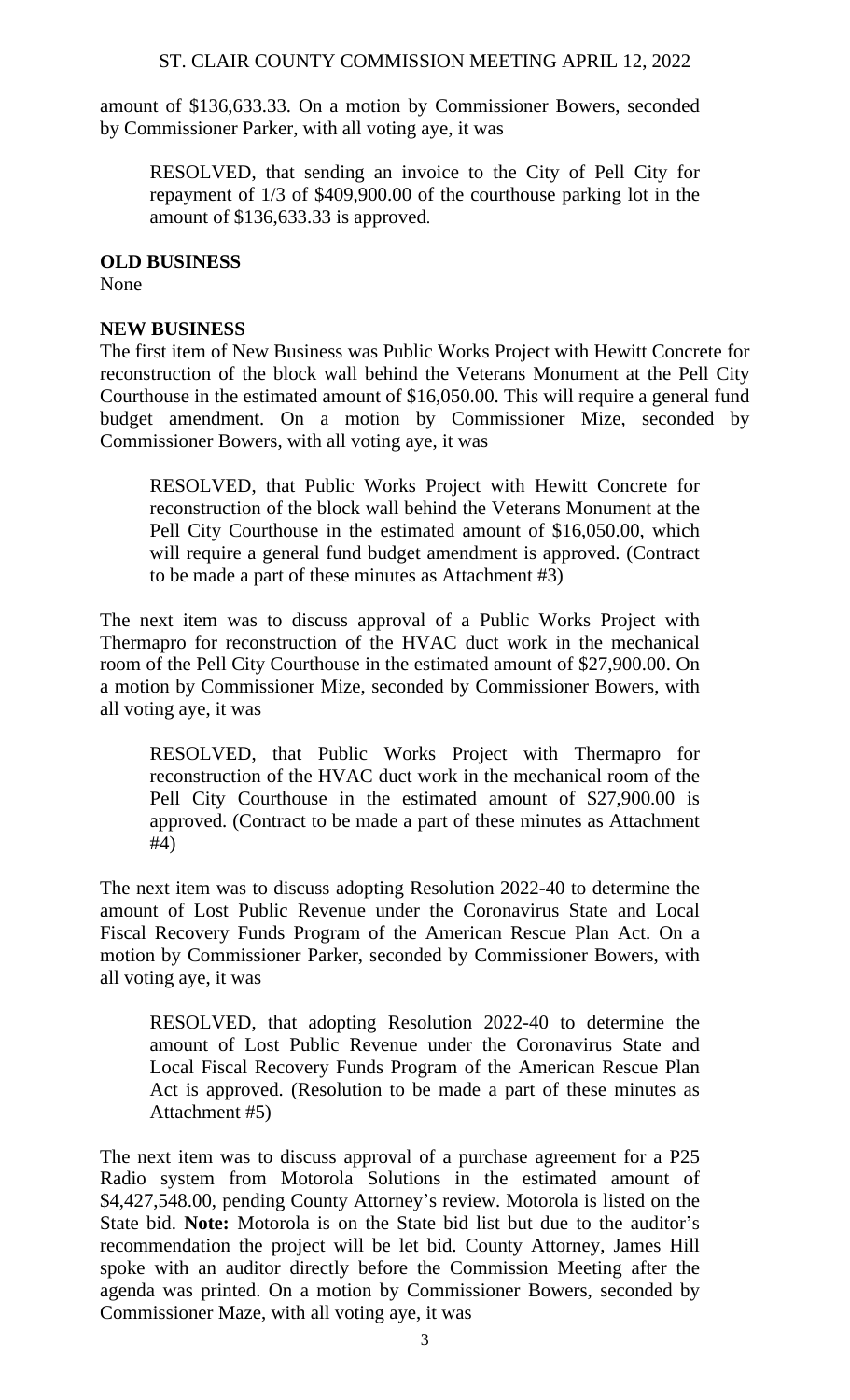RESOLVED, to let bid a P25 Radio system is approved.

The next item was to discuss adopting Resolution 2022-41using the American Rescue Funds to purchase an emergency response P25 Radio System. On a motion by Commissioner Parker, seconded by Commissioner Mize, with all voting aye, it was

RESOLVED, that adopting Resolution 2022-41using the American Rescue Funds to purchase an emergency response P25 Radio System is approved. (Resolution to be made a part of these minutes as Attachment #6)

The next item was to discuss approval of an agreement with Goodgame Construction for Construction Management Services at the Arena/Pandemic Response Center. On a motion by Commissioner Mize, seconded by Commissioner Brown, with all voting aye, it was

RESOLVED, that an agreement with Goodgame Construction for Construction Management Services at the Arena/Pandemic Response Center is approved. (Agreement to be made a part of these minutes as Attachment #7)

The next item was to discuss ratifying a Letter of Support for the Children's Trust Fund Grant and the Strategic Community Outreach for Enlightenment, SCOPE project at the St. Clair County Day Program, Inc. On a motion by Commissioner Bowers, seconded by Commissioner Mize, with all voting aye, it was

RESOLVED, that ratifying a Letter of Support for the Children's Trust Fund Grant and the Strategic Community Outreach for Enlightenment, SCOPE project at the St. Clair County Day Program, Inc., is approved. (Letter to be made a part of these minutes as Attachment #8)

The next item was to discuss ratifying the quote and agreement with Daiken for PWP for replacing the HVAC Unit at the Ashville Courthouse in the amount of \$42,210.40. On a motion by Commissioner Brown, seconded by Commissioner Parker, with all voting aye, it was

RESOLVED, that ratifying the quote and agreement with Daiken for PWP for replacing the HVAC Unit at the Ashville Courthouse in the amount of \$42,210.40 is approved.

The next item was to discuss approval of the request of Patrice Kurzejeski, EMA Director, for an MOU & Guidelines concerning "Safer Places" to shelter in a severe weather event. On a motion by Commissioner Brown, seconded by Commissioner Mize, with all voting aye, it was

RESOLVED, that the request of Patrice Kurzejeski, EMA Director, for an MOU & Guidelines concerning "Safer Places" to shelter in a severe weather event is approved.

The next item was to discuss approval for an ACH/Check Block agreement with Valley National Bank for fraud protection. On a motion by Commissioner Mize, seconded by Commissioner Bowers, with all voting aye, it was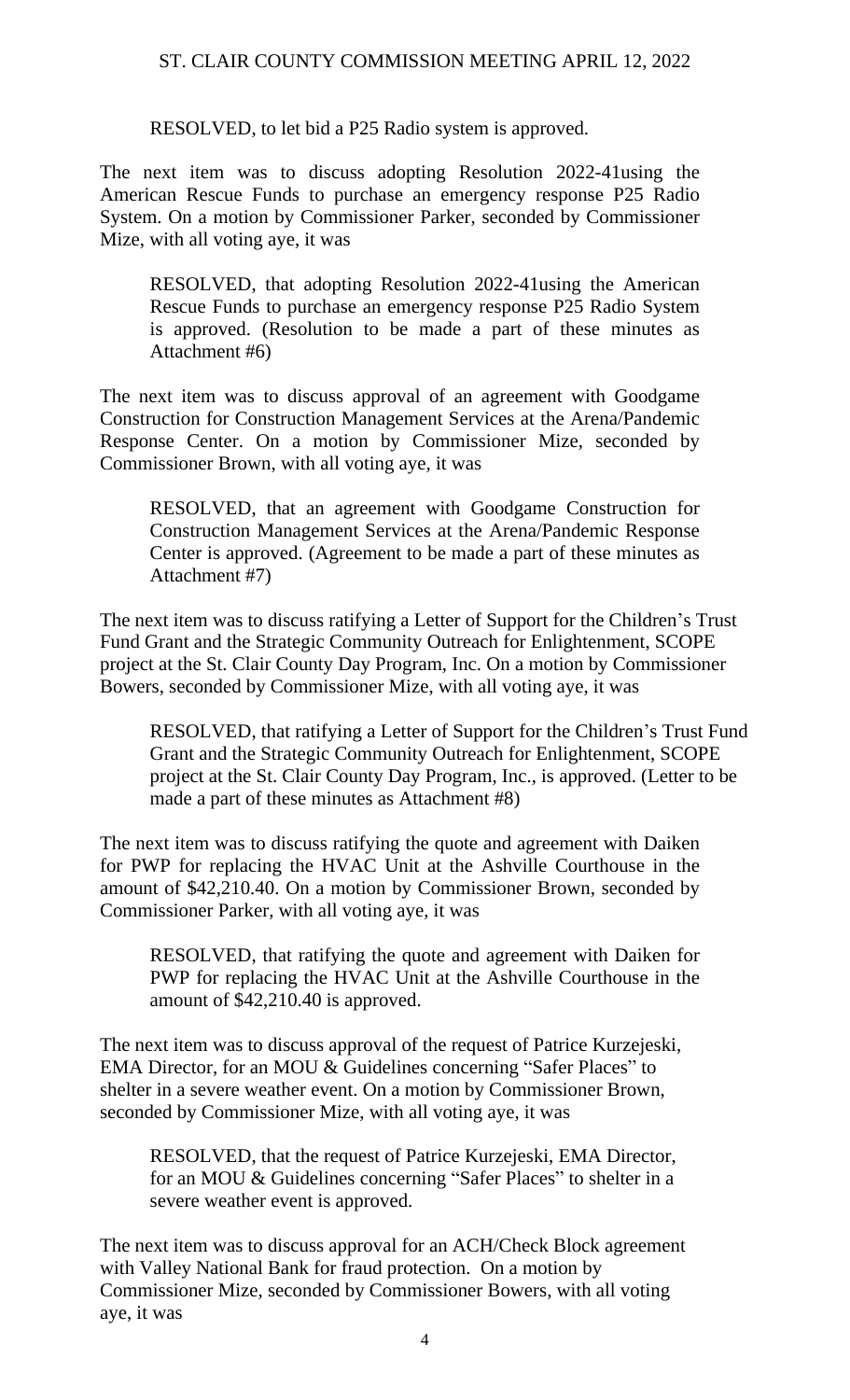RESOLVED, that an ACH/Check Block agreement with Valley National Bank for fraud protection is approved. (Agreement to be made a part of these minutes as Attachment #9)

The next item was to discuss the request of Rivers Edge Marina, Inc. for approval of a 020-Restaurant Retail Liquor license for Rivers Edge Marina, Inc., located at 79 Rabbit Branch Circle Cropwell, AL 35054. Commissioner Bowers made a motion to table until the next commission, seconded by Commissioner Mize, and with all voting aye, it was

RESOLVED, that the request of Rivers Edge Marina, Inc., for approval of a 020-Restaurant Retail Liquor license for Rivers Edge Marina, Inc., located at 79 Rabbit Branch Circle Cropwell, AL 35054 be tabled until the next commission meeting per policy.

The next item was to discuss approval of a contract with Hargray for TV service for the new jail in the estimated amount of \$291.86 monthly, pending County attorney's review. On a motion by Commissioner Mize, seconded by Commissioner Bowers, with all voting aye, it was

RESOLVED, that a contract with Hargray for TV service for the new jail in the estimated amount of \$291.86 monthly, pending County attorney's review is approved. (Contract to be made a part of these minutes as Attachment #10)

The next item was to discuss approval to renew a Daiken D-net agreement that sends out alerts and notifications. On a motion by Commissioner Brown, seconded by Commissioner Parker, with all voting aye, it was

RESOLVED, that renewing a Daiken D-net agreement that sends out alerts and notifications is approved. (Agreement to be made a part of these minutes as Attachment #11)

The next item was to discuss approval to renew a Daiken maintenance agreement for the Ashville Courthouse system. On a motion by Commissioner Brown, seconded by Commissioner Parker, with all voting aye, it was

RESOLVED, that renewing a Daiken maintenance agreement for the Ashville Courthouse system is approved. (Agreement to be made a part of these minutes as Attachment #12)

The next item was to discuss approval of the request of Lynn Crow, Maintenance Supervisor, to pay an invoice without a purchase order to Home Depot in the amount of \$49.78. On a motion by Commissioner Brown, seconded by Commissioner Parker, with all voting aye, it was

RESOLVED, that the request of Lynn Crow, Maintenance Supervisor, to pay an invoice without a purchase order to Home Depot in the amount of \$49.78 is approved.

The next item was to discuss approval of the request of Property Manager, Roddy Wolfe, to declare a 2013 Ford Explorer Vin#8562 as surplus and sell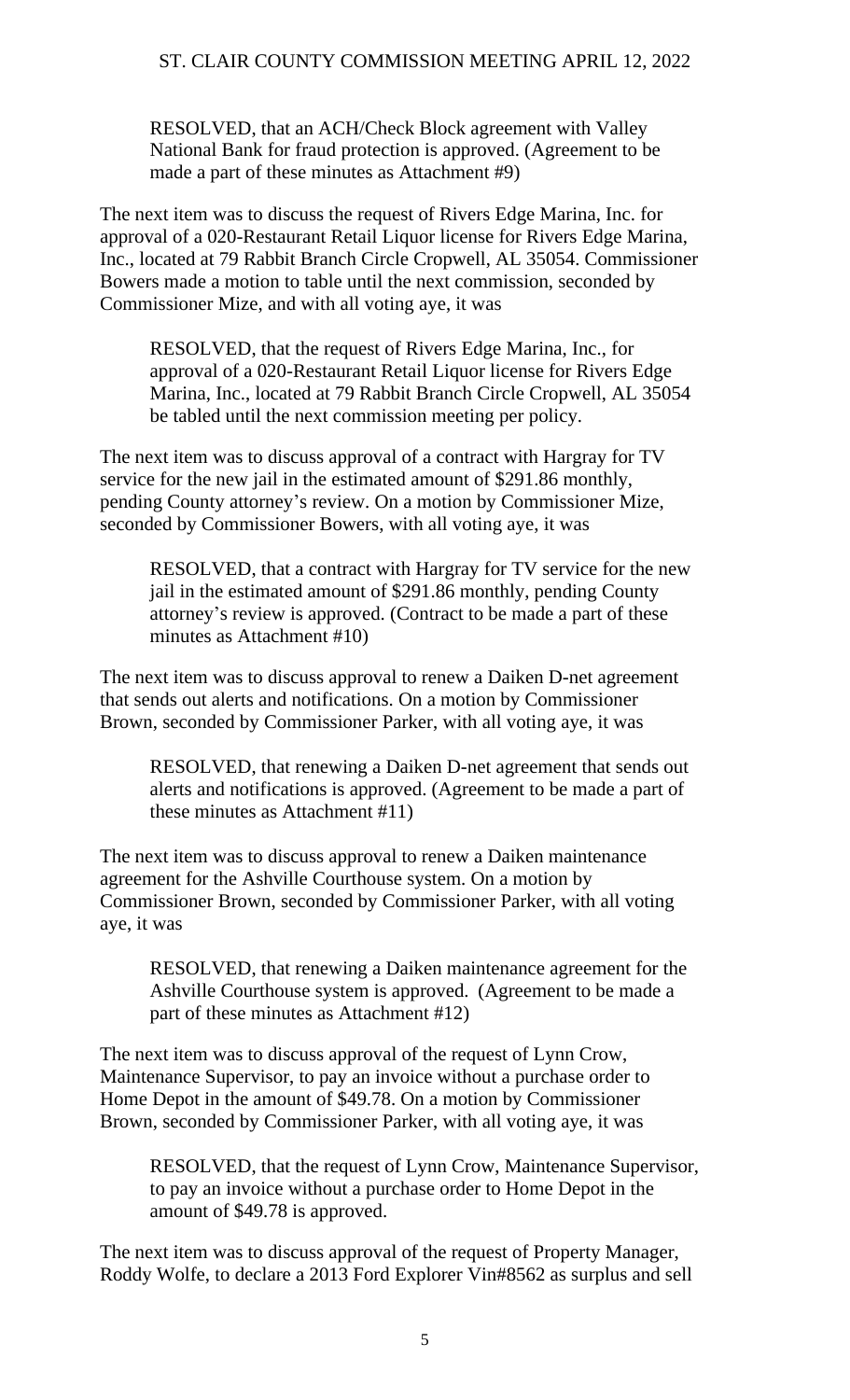on Gov.deals.com. On a motion by Commissioner Mize, seconded by Commissioner Brown, with all voting aye, it was

RESOLVED, that the request of Property Manager, Roddy Wolfe, to declare a 2013 Ford Explorer Vin#8562 as surplus and sell on Gov.deals.com is approved. (Document to be made a part of these minutes as Attachment #13)

The next item was to discuss adopting Resolution 2022-36 proclaiming April, Child Abuse Prevention month. On a motion by Commissioner Parker, seconded by Commissioner Brown, with all voting aye, it was

RESOLVED, that adopting Resolution 2022-36 proclaiming April, Child Abuse Prevention month is approved. (Resolution to be made a part of these minutes as Attachment #14)

The next item was to discuss adopting Resolution 2022-37 proclaiming April, Confederate History month. On a motion by Commissioner Mize, seconded by Commissioner Brown, with all voting aye, it was

RESOLVED, that adopting Resolution 2022-37 proclaiming April, Confederate History month is approved. (Resolution to be made a part of these minutes as Attachment #15)

The next item was to discuss adopting Resolution 2022-38 proclaiming April, National County Government month. On a motion by Commissioner Bowers, seconded by Commissioner Brown, with all voting aye, it was

RESOLVED, that adopting Resolution 2022-38 proclaiming April, National County Government month is approved. (Resolution to be made a part of these minutes as Attachment #16)

The next item was to discuss adopting Resolution 2022-39 proclaiming April, as Fair Housing Month. On a motion by Commissioner Parker, seconded by Commissioner Brown, with all voting aye, it was

RESOLVED, that adopting Resolution 2022-39 proclaiming April, as Fair Housing Month is approved. (Resolution to be made a part of these minutes as Attachment #17)

## **BOARD APPOINTMENTS**

None

The next item for discussion was to approve payment of the monthly bills. On a motion by Commissioner Mize, seconded by Commissioner Brown, with all voting aye, it was

RESOLVED, that the monthly bills be approved for payment with the exception of those that are questioned by the Commission before the close of business today.